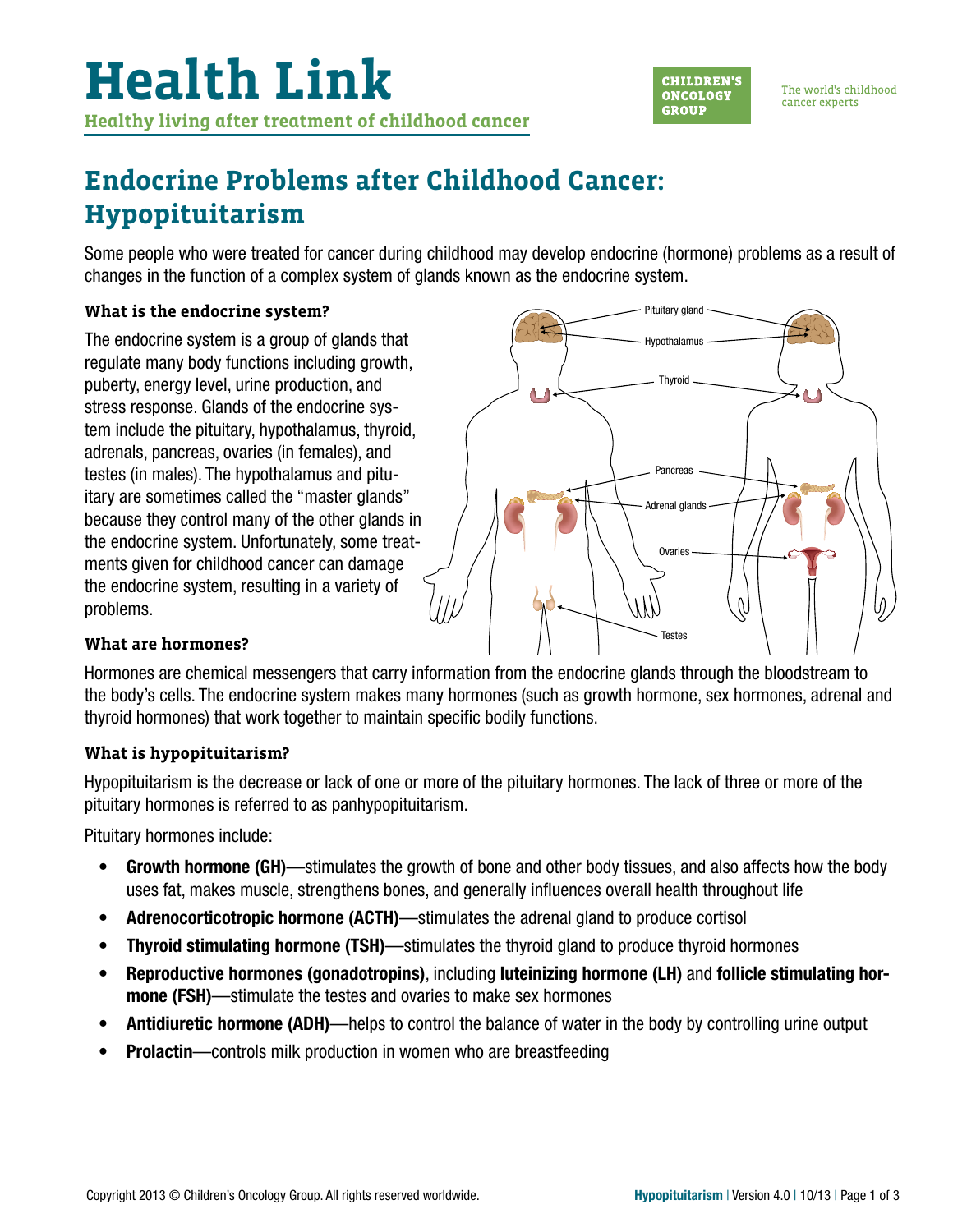

#### **What causes hypopituitarism?**

Risk factors related to childhood cancer treatment include:

- Radiation to the brain, especially in doses of 30 Gy (3000 cGy/rads) or higher
- Surgical removal of the pituitary gland
- Damage to the hypothalamus or pituitary gland, which can occur during brain surgery, or can be caused by a tumor in or near the pituitary or hypothalamus

Other risk factors for pituitary problems include infections, severe head trauma, or the lack of development of the pituitary from birth.

# **What are the symptoms of hypopituitarism?**

The symptoms depend on the specific hormones that are lacking. One or more of the following hormones may be affected:

# *Adrenocorticotropic hormone (ACTH) deficiency*

The adrenal glands (located on top of the kidneys) are stimulated by ACTH to producecortisol. If the pituitary gland doesn't make enough ACTH, then cortisol will not be made. Cortisol helps keep the body's blood sugar at a normal level and helps the body deal with physical stress, such as fever or injury. For more information about ACTH deficiency, see the related Health Link: Central Adrenal Insufficiency.

#### *Growth hormone (GH) deficiency*

Growth hormone affects the growth of body tissues and bone as well as fat, muscle, and sugar metabolism. For more information about growth hormone problems, see the related Health Link "Growth Hormone Deficiency."

# *Gonadotropin (FSH, LH) deficiency*

LH and FSH control the production of male and female hormones. In males LH and FSH stimulate the testicles to make testosterone, and in females LH and FSH stimulate the ovaries to make estrogen and progesterone, resulting in development of sexual characteristics during puberty. If the body doesn't have enough LH and FSH during puberty, there can be problems with pubertal development. For more information about male and female hormonal issues, see the related Health Links: "Male Health Issues after Childhood Cancer Treatment" and "Female Health Issues after Childhood Cancer Treatment."

# *Thyroid Stimulating Hormone (TSH) deficiency*

TSH stimulates the thyroid gland to release thyroxin, which is important for brain development, growth, and metabolism. People with too little thyroxin may develop the following symptoms: tiredness, sleeping too much, weight gain, slow growth, poor appetite, cold intolerance, dry skin, constipation, or hair that is dry, coarse, and thin. For more information about thyroid problems, see the related Health Link "Thyroid Problems after Childhood Cancer."

#### *Antidiuretic Hormone (ADH) deficiency*

ADH (also known as "vasopressin") is a hormone produced in the hypothalamus and stored in the pituitary gland. When the amount of water in the body is low, the pituitary gland releases ADH, sending a message to the kidneys to conserve water. This slows down the production of urine. When there is not enough ADH, too much urine will be produced, resulting in a condition known as diabetes insipidus. Symptoms of diabetes insipidus include excessive thirst and frequent urination.